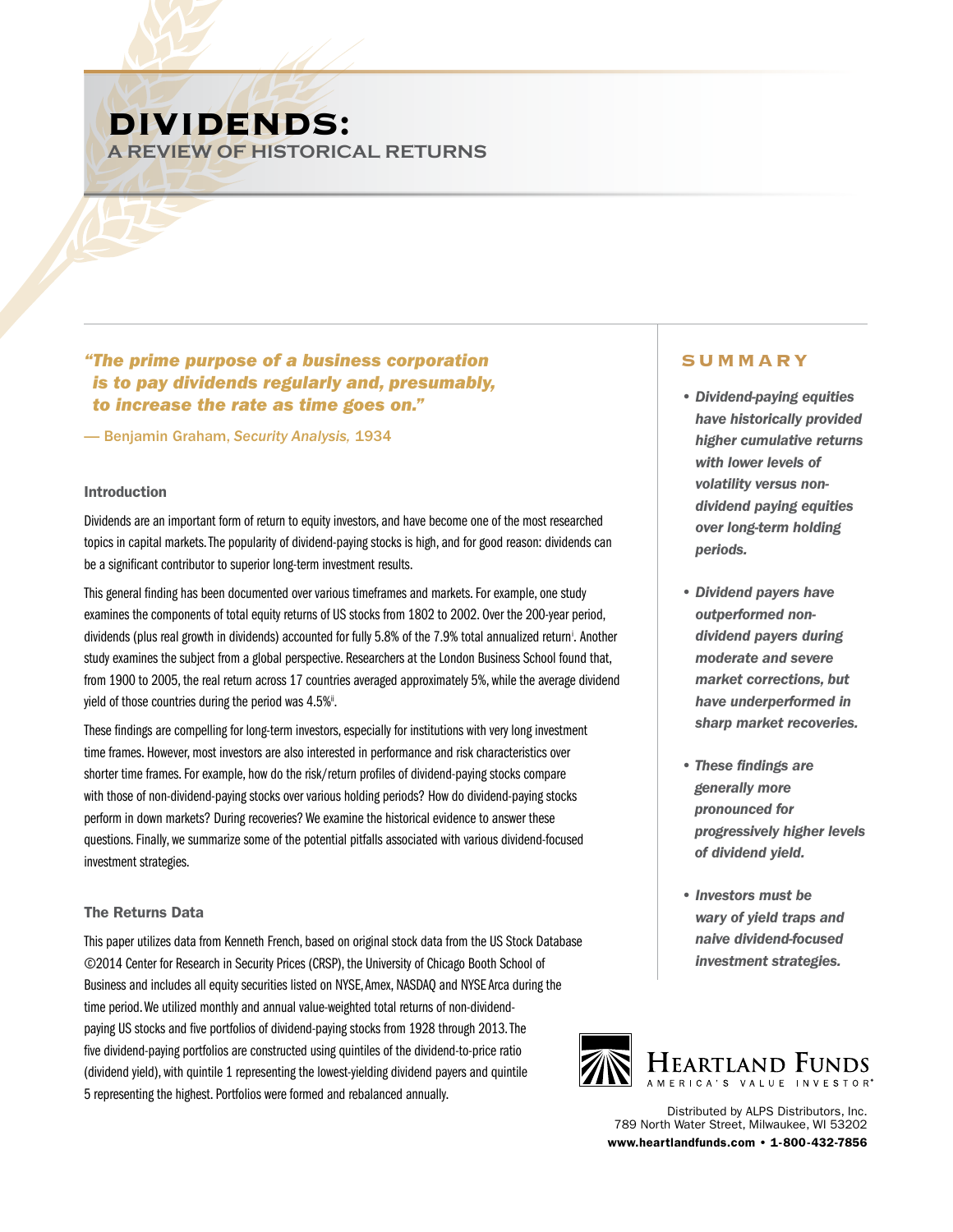#### The Long Term

The chart below shows how an investment in each portfolio as of January 1928 would have grown through December 2013, with dividends reinvested. Over the full period, all portfolios of dividend payers outperformed the portfolio of non-dividend payers. Other features are important to highlight. Generally, higher dividend-yielding quintiles outperformed lower-yielding quintiles. As shown in Table 1, the volatility of the dividend payers, as measured by annualized standard deviation, was significantly lower than that of the non-payers. This is evident in the relatively higher Sharpe ratios of the dividend payers.



Hypothetical Growth of 1 Million From January 1928 – December 2013

| Table 1                              | Non-Pavers | Ouintile 1 | Ouintile 2 | Ouintile 3 | Ouintile 4 | Ouintile 5 |
|--------------------------------------|------------|------------|------------|------------|------------|------------|
| Average Annual Total Return          | 8.32%      | 9.09%      | 9.91%      | 9.73%      | 11.65%     | 10.85%     |
| <b>Annualized Standard Deviation</b> | 33.78      | 23.03      | 19.51      | 20.79      | 21.42      | 24.26      |
|                                      |            |            |            |            |            |            |
| <b>Sharpe Ratio</b>                  | 0.14       | 0.24       | 0.32       | 0.30       | 0.38       | 0.30       |
|                                      |            |            |            |            |            |            |

Source: Kenneth R. French<sup>®</sup> and CRSP, 1/1/1928 - 12/31/2013

Past performance does not guarantee future results. The hypothetical example is for illustrative purposes only and does not represent the returns of any particular investment. All indices mentioned are unmanaged. It is not possible to invest directly in an index.

### 20-Year Horizons

Many investors have an investment horizon shorter than our sample illustrates. Furthermore, within the past 86 years, markets have gone through several boom and bust cycles. No doubt, the timing of investment can be critical to an investor's ultimate fortunes. In this section, we measure how dividend-paying stocks have performed across various holding periods. Arbitrarily, we have chosen to measure performance across 20-year periods, a realistic time frame for most long-term investors.

In the full dataset there have been 67 periods of 20 consecutive calendar years. Table 2 on the following page shows how the six portfolios stack up on annualized returns and standard deviations over the 20-year periods. Similar to the full 86-year sample, we find a direct relationship between dividend yield and total return. And again, volatility for dividend-paying portfolios was lower than that of non-payers.

On the following page, we show a graphical representation of each 20-year holding period. A color scale is used to measure the relative magnitude of returns and volatility. In the returns table (Table 3), the color red corresponds to low returns, and green high returns. In the volatility table (Table 4), red represents high volatility while green indicates low volatility. Thus in both tables green is more favorable than red.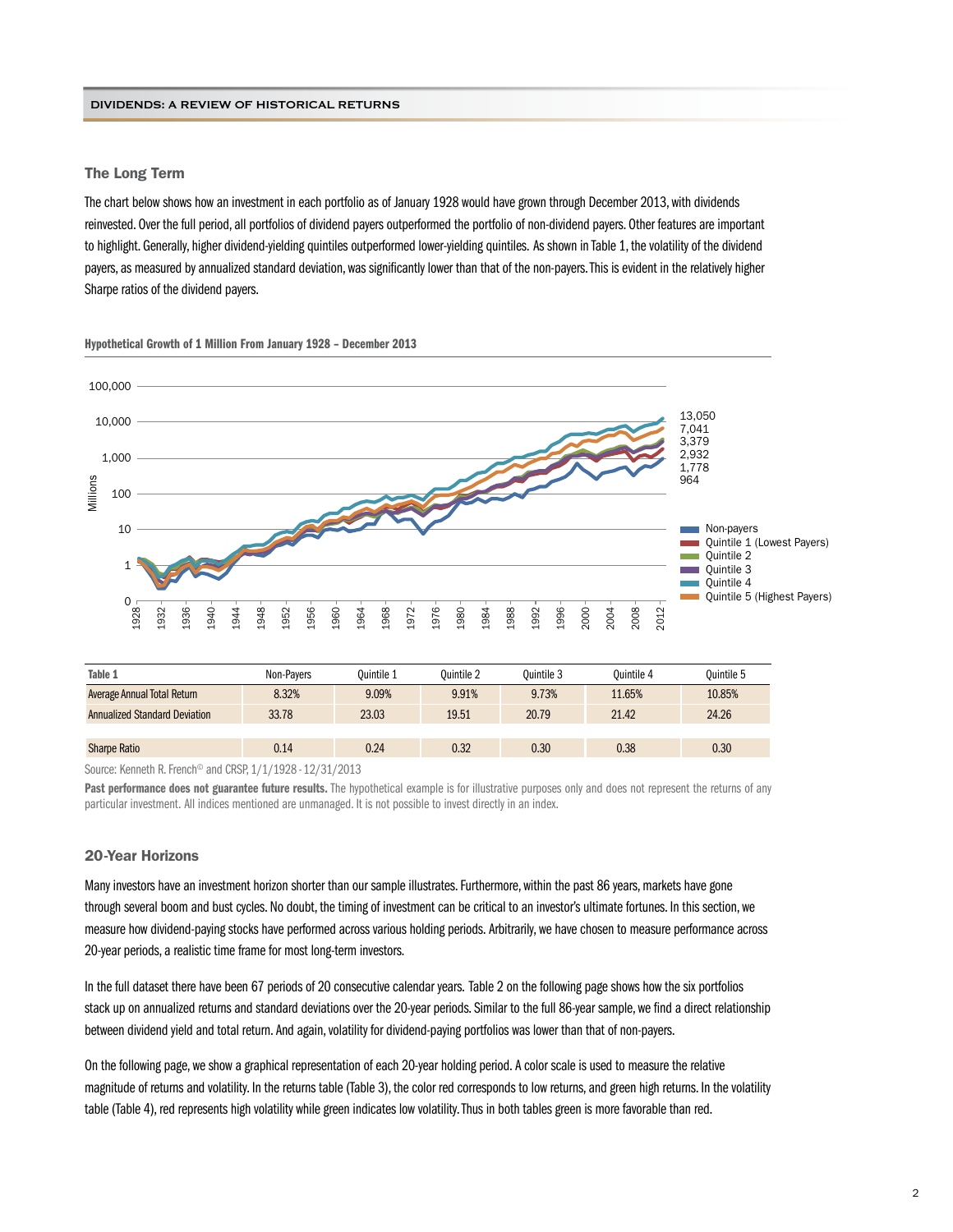| <b>Table 2: Summary Statistics of 20-Year Periods</b> | Non-Payers | Ouintile 1 | Ouintile 2 | Ouintile 3 | Ouintile 4 | Quintile 5 |
|-------------------------------------------------------|------------|------------|------------|------------|------------|------------|
| Lowest 20-yr Average Annual Total Return              | 1.03%      | 2.56%      | 2.84%      | 3.11%      | 4.44%      | 3.32%      |
| Highest 20-yr Average Annual Total Return             | 17.62      | 17.65      | 17.54      | 17.11      | 19.52      | 18.88      |
| Average                                               | 10.13      | 10.66      | 11.23      | 11.48      | 13.32      | 13.04      |
| Median                                                | 9.91       | 11.35      | 11.39      | 12.12      | 13.24      | 13.57      |
| <b>Average Annualized Standard Deviation</b>          | 32.27      | 20.66      | 17.53      | 17.88      | 18.98      | 20.98      |
|                                                       |            |            |            |            |            |            |
| Average Sharpe Ratio                                  | 0.19       | 0.33       | 0.42       | 0.43       | 0.49       | 0.44       |
| .                                                     |            |            |            |            |            |            |

Source: Kenneth R. French© and CRSP, 1/1/1928 - 12/31/2013

Care must be taken in interpreting the year which represents the final year of the 20-year holding period. For example, 1998 represents the holding period from 1979 through 1998, generally a very favorable holding period for both returns and risk across all six portfolios. In contrast, 20-year periods ending in the late 1940s and mid 1970s were among the worst for equity markets over the 86 year sample.

Reading the tables from top to bottom, the fluctuating intensity of green and red surfaces illustrates the timing risk of being invested in the equity markets with respect to both terminal returns and volatility. As intuition might suggest, holding periods do matter. However, they are generally outside the control of investors.

Reading each table from left to right, a more interesting pattern emerges. Specifically, the right side of both tables shows generally higher green levels for any given holding period. This green bias indicates that dividend payers have generally outperformed non-dividend payers over 20-year periods, and have done so with consistently lower volatility. This has meaningful investment implications because, unlike their holding periods, investors can control their asset allocation.

Nonetheless, any given 20-year holding period may contain several frightening market events that can jar an investor's confidence. The past 20 years have been no exception. Most investors are interested specifically in how their investments might perform during sudden down markets.

Source: Kenneth R. French<sup>®</sup> and CRSP, 1/1/1928 - 12/31/2013; based on rolling 20-year periods Past performance does not guarantee future results.

2013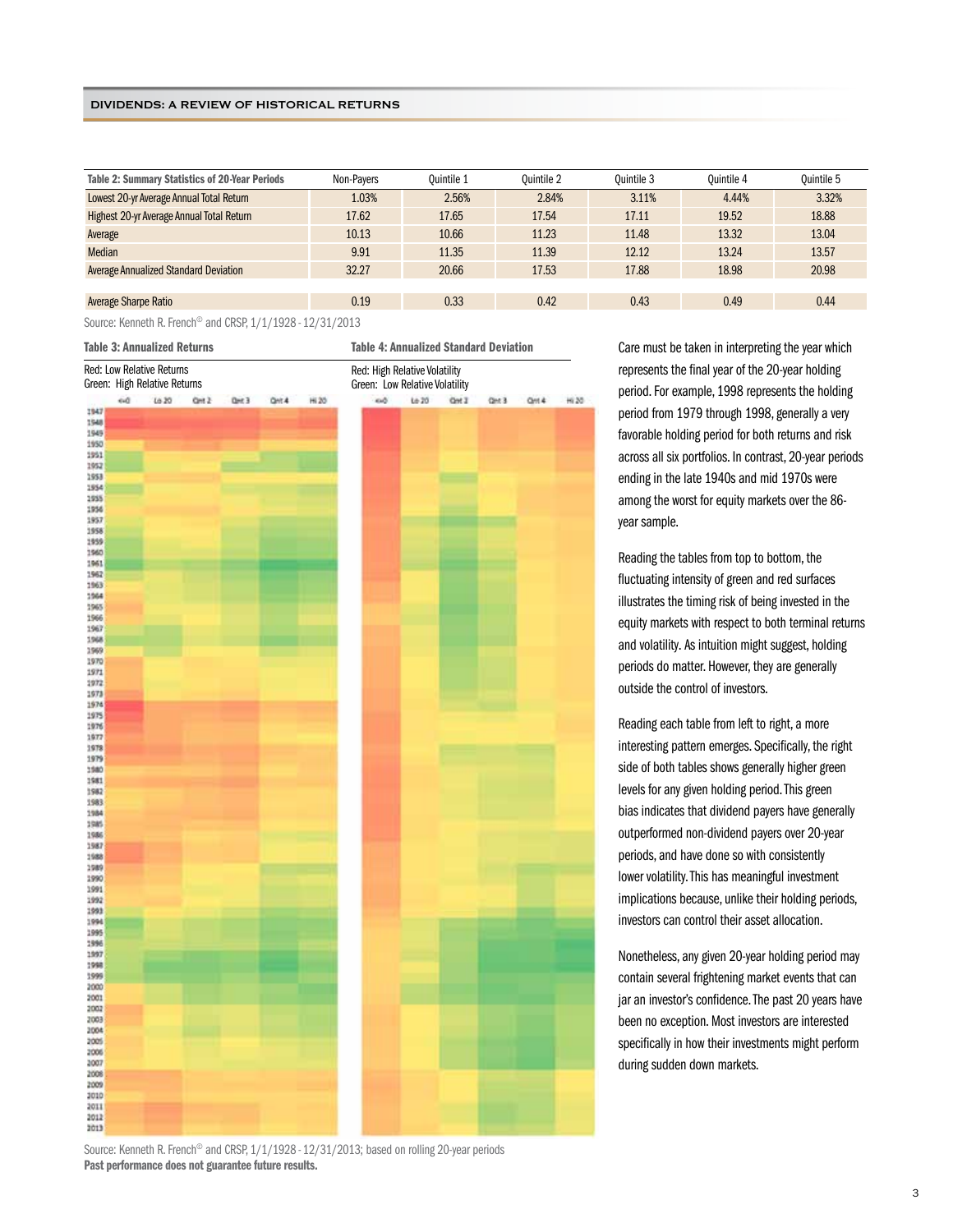#### Performance in Down Markets

To identify "down markets," we utilized monthly data from a CRSP dataset that contained a "market" return from January 1928 through December 2013. We believe this series is the best available representation of a broad U.S. market return, and used it to determine all periods in which the market declined a cumulative 10% or more (a common definition for a market correction) in consecutive negative months. We then calculated the cumulative returns of the six portfolios for the same months the market was in a correction.

There were 46 market corrections during the period (11 corrections occurred during the past 20 years). Of these 46 periods, duration ranged from one month to seven consecutive months of negative monthly returns. Because of the wide range of severities of these drawdowns—ranging from -10% to -42%—we've summarized the results in Table 5.

Table 5: Average Cumulative Returns Over Various Ranges of Market Drawdowns

|                     | Non-Payers | <b>Ouintile 1</b> | Ouintile 2 | Ouintile 3 | Quintile 4 | Quintile 5 |
|---------------------|------------|-------------------|------------|------------|------------|------------|
| $> 30\%$            | $-44.73%$  | $-37.98%$         | $-32.90%$  | $-31.55%$  | $-30.49%$  | $-32.09%$  |
| $25$ to $\leq 30\%$ | $-40.08$   | $-27.97$          | $-26.50$   | $-31.50$   | $-29.06$   | $-30.77$   |
| 20 to $< 25%$       | $-33.04$   | $-24.46$          | $-20.77$   | $-20.69$   | $-19.57$   | $-21.42$   |
| 15 to $< 20%$       | $-26.74$   | $-17.57$          | $-14.58$   | $-12.14$   | $-11.56$   | $-11.83$   |
| 10 to $<$ 15%       | $-19.91$   | $-13.51$          | $-12.26$   | $-11.24$   | $-10.94$   | $-11.03$   |
|                     |            |                   |            |            |            |            |
| All Drawdowns       | $-28.14$   | $-20.24$          | $-17.65$   | $-16.91$   | $-16.15$   | $-16.63$   |
|                     |            |                   |            |            |            |            |

Source: Kenneth R. French© and CRSP, 1/1/1928 - 12/31/2013 Past performance does not guarantee future results.

These findings summarize the downside protection that dividend payers have historically provided during down markets. The relative advantage over non-dividend payers was larger in more moderate drawdowns. But even during severe drawdowns each quintile of dividend payers substantially outperformed non-dividend payers.

In another study, the *Wall Street Journal* cited market performance during 1981-1982, 1990, 2000-2002, and 2008, finding that dividend payers as a whole outperformed non-payers during the market routs of those years<sup>ii</sup>. These findings offer evidence to support the claim that the results generated from the full 86-year sample are in accordance with modern market history.

Downside protection is meaningful to most investors due mainly to the speed and intensity of corrections (28 out of the 46 corrections in our sample were finished in three months or less). Many institutions are not able to reallocate a portfolio quickly in the midst of a downturn due to size and rigidity of decision-making processes. Most non-professional investors may lack the real-time market knowledge or the necessary tools to act quickly. A strong case can thus be made for maintaining a strategic allocation to dividend-paying stocks, if only on the grounds of risk management.

#### Dollar-Cost Averaging

Real equity returns have three components: the current level of dividend yield, real dividend growth, and changes in valuation (moves in dividend to price ratios)<sup>iv</sup>. Because levels of dividend payments are more stable than valuations across the market cycle, dividends become a more important component of total return in down or stagnant markets. Research conducted by Wolfe Trahan Quantitative Research on the S&P 500 confirms that "the effect of dividends is most noticeable in flat or down markets, as they help to mitigate price losses and provide a safety cushion for portfolios." It stands to reason that the effect is stronger for higher-vielding stocks.

Continuing to receive cash payments in down or stagnant markets can be very valuable to investors. This idea can be extended to dollar-cost averaging, a classic value investing discipline that advocates investing a fixed dollar amount at regular intervals. If dividends are regularly reinvested, more shares can be purchased during down markets than during up markets, reducing the average cost basis of shares held over time. In a 2005 study of S&P 500 dividends, Jeremy Siegel coined the phrases, "Bear Market Protector" and "Return Accelerator," to refer to the process of recouping losses more quickly by reinvesting dividends in down markets<sup>vi</sup>.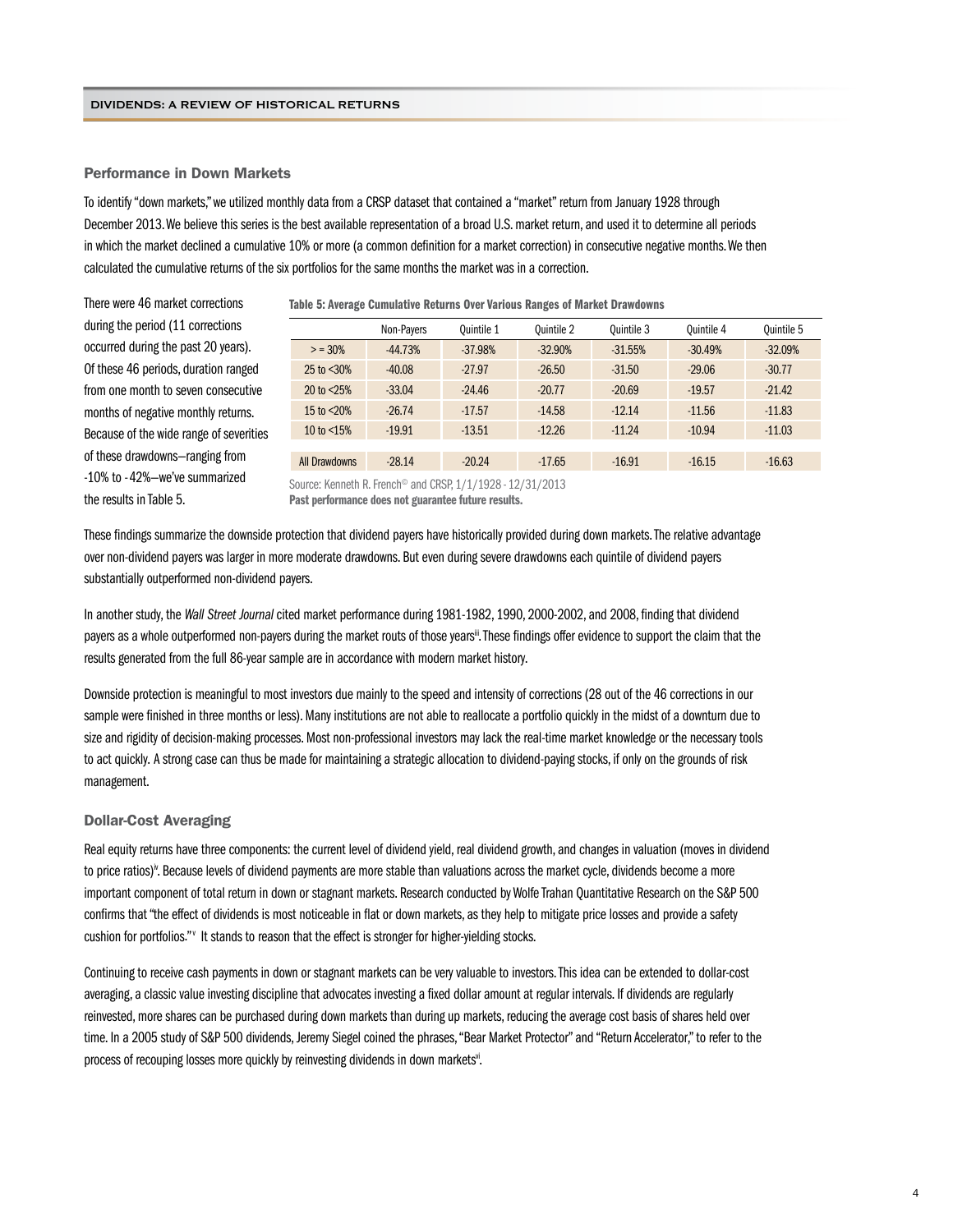#### Dead Cat Bounce: Performance After Down Markets

Are there times when dividend-paying stocks tend to underperform non-dividend payers? We turn again to the full returns sample for evidence, examining the cumulative performance of each portfolio in the six months following correction. We exclude those six-month periods that may include the beginning of another >10% drawdown. Doing so yields 24 periods in the full 86-year sample, and 13 periods since 1970. As the results in Table 6 indicate, non-dividend payers have tended to substantially outperform dividend payers during these periods, which are often characterized by rapid market recovery.

We believe the relative strength of non-dividend payers during market recoveries (and their relative weakness during corrections) is consistent with the claim that non-dividend payers have greater exposure to changing expectations regarding the business cycle.

#### Table 6: Average Cumulative Returns for Six Months Following >10% Drawdown

|                     | Non-Pavers | Ouintile 1 | Ouintile 2 | Ouintile 3 | Ouintile 4 | Ouintile 5 |
|---------------------|------------|------------|------------|------------|------------|------------|
| Full 86 year sample | 35.54%     | 26.34%     | 22.79%     | 24.14%     | 24.38%     | 24.34%     |
| <b>Since 1970</b>   | 33.46      | 25.97      | 22.26      | 21.75      | 20.46      | 18.78      |

Source: Kenneth R. French<sup>©</sup> and CRSP, 1/1/1928 - 12/31/2013 **Past performance does not guarantee future results.** 

The investment implications of these findings are limited, however. From our data, it can be inferred that of the 46 corrections observed, 23 have led to another correction within a six-month period or less. The stock market itself is a leading economic indicator that has signaled many false dawns. Investors can be whipsawed by attempting to predict the onset of a sustained market recovery.

#### Too Much of a Good Thing?

Looking at the overall results, it's tempting to conclude that the highest-yielding companies would have the best performance results, but the data in our sample doesn't support this conclusion. In the full 86-year sample, quintile 4 outperformed quintile 5, and did so with lower volatility. Over the 20-year holding periods, quintile 4 outperformed quintile 5 in 43 of 67 observations, and had lower volatility in 61 of 67 observations. Across all market corrections, quintile 4 outperformed quintile 5 in 25 of 46 observations. Finally, following corrections performance of quintile 4 was roughly similar to that of quintile 5.

Other studies that have measured the relative performance of portfolios segmented by yield have found similar results.

- In an earlier study referencing performance of the Compustat 1500 (largest 1500 publicly traded companies) from 1970 through 1996, the second-highest-yielding quintile had the strongest performance over the period<sup>vii</sup>.
- In a Credit Suisse study, equal-weighted portfolios were formed on yield deciles of S&P 500 stocks from 1980 through July 2006. Deciles 8 and 9 outperformed the highest-yielding Decile 10viii.
- · Bank of America-Merrill Lynch divided Russell 1000° constituents into quintiles from 1984 to 2010, finding that the secondhighest-yielding quintile provided the strongest risk-adjusted returnsix.

If there is generally a direct relationship between dividend yield and total return, why would the highest-yielding group so often play second fiddle? Yield traps may be part of the answer.

#### Yield Traps

A close cousin to value traps, yield traps are found where dividend yields are high but not sustainable. This can be the result of a substantial drop in the price of a dividend-paying stock, where the market anticipates substantially lower future earnings of the issuer. Because earnings ultimately drive dividends, a sustained drop in anticipated earnings usually foreshadows a dividend cut or, in severe cases, bankruptcy. Yield traps can also arise slowly, when a company with deteriorating earnings attempts to maintain its dividend. In such cases, the percentage of a company's earnings that are represented by dividend payments (the payout ratio) usually increases, a potential red flag for an analyst.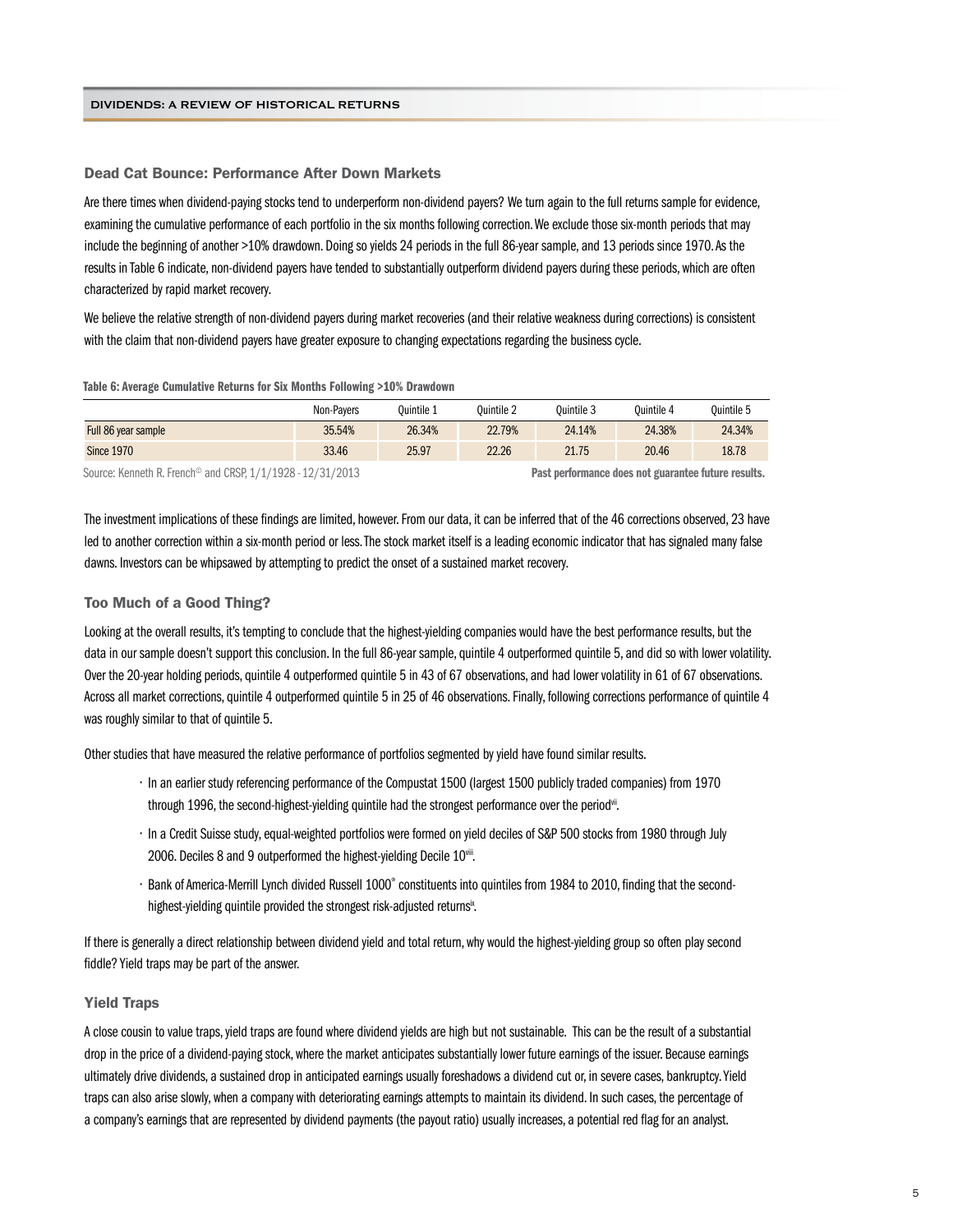In the Credit Suisse study, researchers found that for companies with a given level of yield, those with lower payout ratios (i.e., more earnings to support the dividend) tended to have higher returns<sup>wii</sup>. The finding is intuitive if one remembers that earnings sustainability is the source of dividend sustainability.

It stands to reason that many companies with unsustainably high yields will, eventually, end up in the highest-yielding portfolios before making a dividend cut or declaring bankruptcy and thus hampering returns and increasing volatility within those portfolios. This may help explain a portion of the relative underperformance of quintile 5 to quintile 4. Other factors, as discussed below, may also contribute.

A naive investment strategy, which represents another kind of yield trap, is to invest in the highest-yielding stocks while ignoring the capitalization, sector, and style concentrations that would inevitably result. An investor blindly pursuing this strategy could unwittingly be taking undue common factor risks. For example, a portfolio favoring allocations to high-yielding sectors at the beginning of 2008 would likely have heavily overweighted financial services stocks heading into the financial crisis.

#### The Importance of Research

Dividends are a rich field of capital markets research. While this paper does not address them, other important dividend-related topics include:

- The importance of dividend policy to corporate management signaling.
- The pros and cons of returning cash to shareholders via dividends or share buy-backs.
- The use of retained earnings vs. external financing for core capital expenditures or acquisitions.

Dividend policy is often dependent upon specific company characteristics, industry dynamics, and the efficacy of management decisionmaking. In light of the above, we believe that investors can benefit from a fundamental investment approach that considers dividend policies in conjunction with the multitude of other important return factors.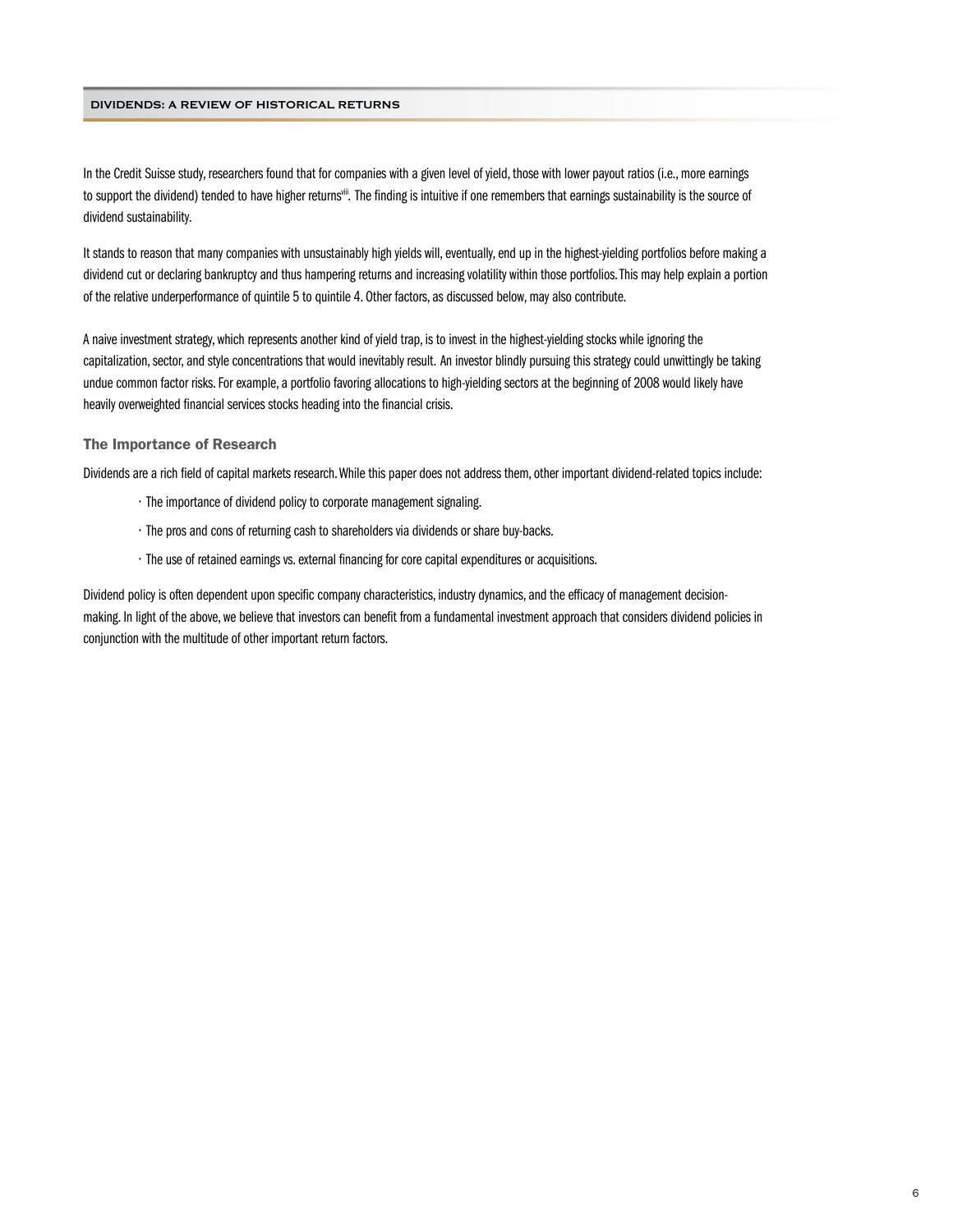The 10 Principles of Value Investing™

At Heartland, we specialize in company level research to examine all important factors of return. We have found, through experience, that many dividend-paying companies have other positive return attributes, from quality management to attractive valuation multiples, low debt, and quality earnings. These are embodied in Heartland's 10 Principles of Value Investing™, the proprietary framework we use to assess all potential investments.

Low Price in Relation to Earnings Historically, low Price/Earnings stocks have outperformed the overall market and provided investors with less downside risk relative to other equity investment strategies.

Low Price in Relation to Cash Flow Strong cash flows give a company greater financial flexibility. In the hands of capable management, it can be the foundation for stronger earnings and, in turn, higher stock prices.

Low Price in Relation to Book Value Book value is a company's total assets minus liabilities. We believe Low Price/Book Value stocks offer investors potential downside risk protection. It often suggests sentiment about a stock or sector is overly negative.

#### Value of the Company

We endeavor to appraise the intrinsic value, or private market value, of each portfolio company. Our goal is to make investments at a significant discount to our estimate of true value.

#### Financial Soundness

We prefer investing in companies that are not encumbered by long-term debt. During difficult periods, such low-debt companies are able to direct cash flow to investments in operations, not interest expense.

Together, these Principles drive all buy and sell decisions

Catalyst for Recognition We look beyond simply discovering undervalued stocks. We identify specific catalysts that we believe will cause a stock's price to rise, closing the gap between a current stock price and the company's true worth.

### Capable Management and Insider Ownership Meaningful and increasing stock ownership by company officers and directors can be tangible evidence of their personal commitment, and aligns their long-term interest with the shareholders' interest.

#### Sound Business Strategy

We meet with hundreds of senior executives to understand and evaluate their strategy. It is also typical for us to speak with customers, suppliers and competitors.

#### Positive Earnings Dynamics

We favor companies with improving earnings and upwardly trending estimates, as earnings tend to drive stock prices.

#### Positive Technical Analysis

Technical analysis is a tool useful for avoiding stocks that may already be subject to speculation. We are attracted to stocks that have "bases," trading within a narrow price range which has typically followed a down trend, or bear market.